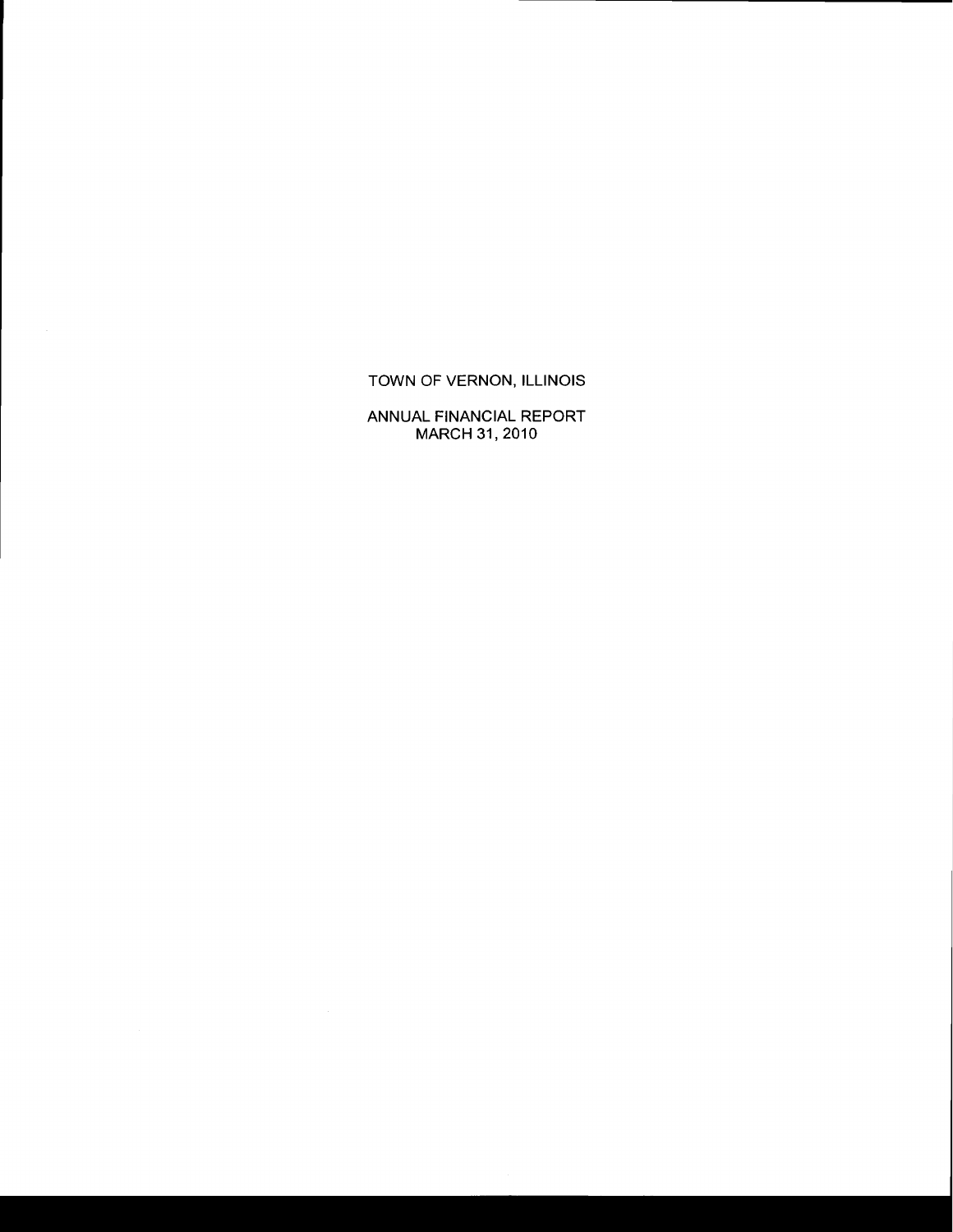## DAM, SNELL & TAVEIRNE, LTD.



CERTIFIED  $\bullet$  PUBLIC  $\bullet$  A C C O U N T A N T S

#### INDEPENDENT AUDITORS' REPORT

Town Supervisor and Board of Trustees Town of Vernon Buffalo Grove, lllinois

We have audited the financial statements of the governmental activities, major funds, and the aggregate remaining fund information, which collectively comprise the basic financial statements of the Town of Vernon (the Town) as of and for the year ended March 31 , 2010 as listed in the table of contents. These financial statements are the responsibility of the Town's management. Our responsibility is to express an opinion on these financial statements based on our audit.

We conducted our audit in accordance with auditing standards generally accepted in the United States of America. Those standards require that we plan and perform the audit to obtain reasonable assurance about whether the financial statements are free of material misstatement. An audit includes examining, on a test basis, evidence supporting the amounts and disclosures in the financial statements. An audit also includes assessing the accounting principles used and significant estimates made by management, as well as evaluating the overall financial statement presentation. We believe that our audit provides a reasonable basis for our opinion.

As described in Note A, the Town prepares its financial statement on the modified cash and cash bases, which are comprehensive bases of accounting other than accounting principles generally accepted in the United States of America.

In our opinion, the government-wide financial statements referred to above present fairly, in all material respects, the assets, liabilities and net assets - modified cash basis of the Town of Vernon as of March 31, 2010 and the revenues received and expenditures disbursed – modified cash basis for the year then ended in conformity with the modified cash basis of accounting described in Note A to these financial statements. In addition, the fund financial statements present fairly, in all material respects, the revenues received and expenditures disbursed of the respective funds as of and for the year ended March 31, 2010 on the cash basis of accounting described in Note A to these financial statements.

The Management's Discussion and Analysis, budgetary comparisons and supplemental information presented on Schedules 1 through 6 are not a part of the basic financial statements but are supplementary information required by accounting principles generally accepted in the United States of America. We have applied certain limited procedures which consisted principally of inquiries of management regarding the methods of measurement and presentation of this required supplemental information. However, we did not audit the information and express no opinion on it.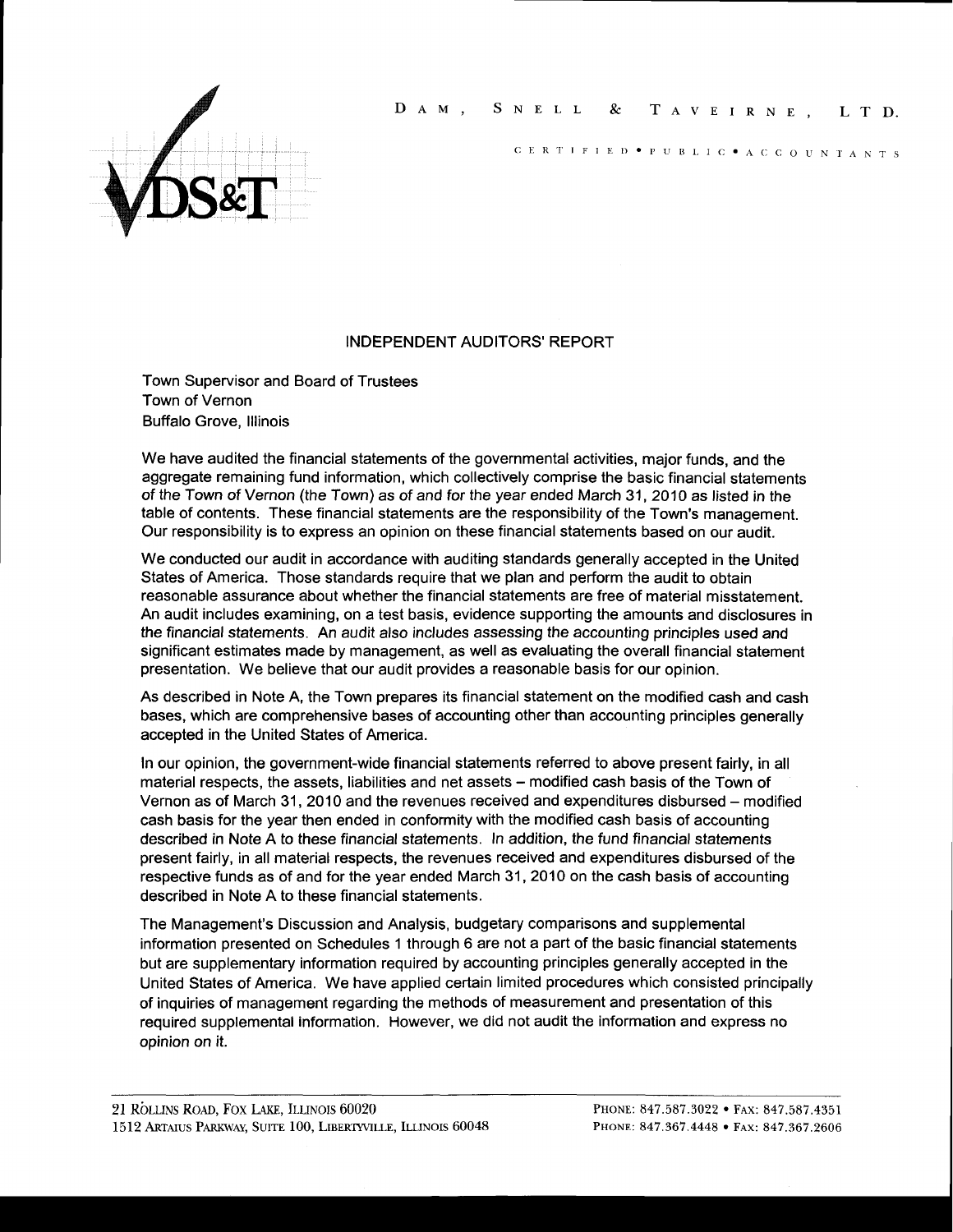Our audit was conducted for the purpose of forming an opinion on the basic financial statements taken as a whole. The other supplemental information presented on Schedules 7 through 9 of this report is presented for the purpose of additional analysis and is not a required part of the basic financial statements. The information is the responsibility of management. The information has been subjected to the auditing procedures applied in our audit of the basic financial statements and, in our opinion, is fairly presented in all material respects in relation to the basic financial statements taken as a whole.

Dam, Suell & Taueune, Ltd.

DAM, SNELL & TAVEIRNE, LTD. Certified Public Accountants Fox Lake, lllinois July 26, 2010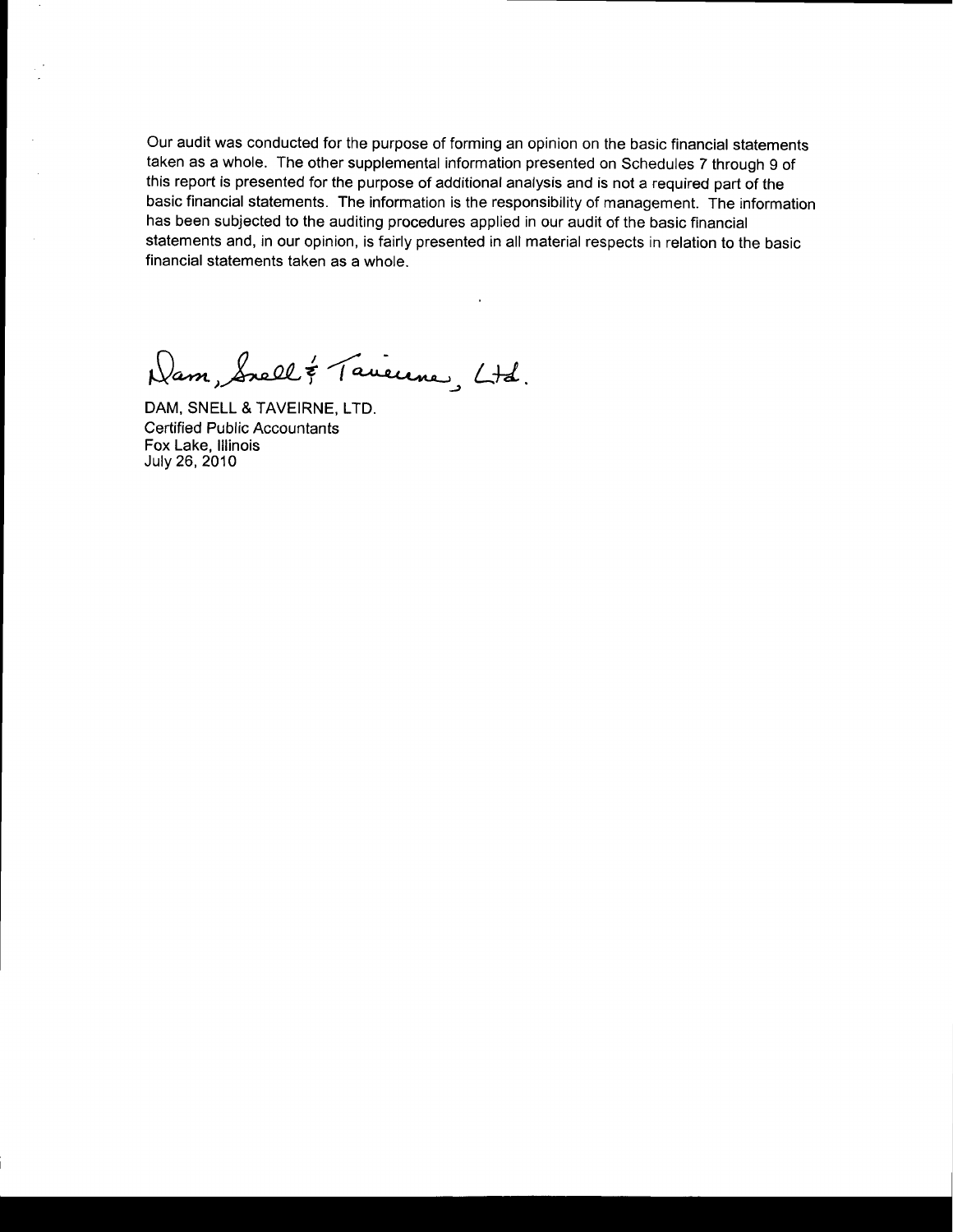Our discussion and analysis of the Vernon Township's financial performance provides an overview of the Town's financial activities for the fiscal year ended March 31,2010. Please read it in conjunction with the audit report and financial statements.

## FINANCIAL HIGHLIGHTS

- The Town's net assets, which equal total assets minus total liabilities, were \$9,675,606 at the end of the 2010 fiscal year, a 2% increase from last year. Unrestricted assets, assets that may be used to meet the Town's ongoing obligations to residents and creditors, were \$2,549,020 at the end of the 2O1O fiscal year.
- . Total Town revenues were \$4,050,595, a 5% increase over last year. Total expenses were \$3,844,930.
- The fund balance for the General Fund was  $$2,549,020$  a decrease of  $$41.352$  from the beginning balance of \$2,590,372. The General Fund balance is unreserved and can be used to meet the Town's ongoing obligations to residents and creditors.

## A BRIEF DISCUSSION OF THE BASIC FINANCIAL STATEMENTS

This annual report consists of a series of financial statements. The Statement of Net Assets and the Statement of Activities provide information about the Town as a whole and present a longerterm view of the Town's finances. Fund financial statements follow. For governmental activities, these statements tell how these services were financed in the short term as well as what remains for future spending. Fund financial statements also report the Town's operations in more detail than the government-wide statements by providing information about the Town's most significant funds. The remaining statements provide financial information about activities for which the Town acts solely as a trustee or agent for the benefit of those outside of the government. The notes to financial statements and required supplemental information provide additional information that is essential to a full understanding of the data provided in the financial statements.

## Reporting on the Town as a Whole

One of the most important questions asked about the Town's finances is, "is the Town as whole better or worse off as a result of the year's activities?" The Statement of Net Assets and the Statement of Activities report information about the Town as a whole and about its activities in a way that helps answer this question. These statements include all assets and liabilities using the modified cash basis of accounting. All of the current year's revenues and expenses are taken into account when cash is received or paid. The method is modified to capitalize fixed assets and to record depreciation on those fixed assets.

These two statements report the Town's net assets and changes in them. You can think of the Town's net assets—the difference between assets and liabilities—as one way to measure the Town's financial health, or financial position. Over time, increases or decreases in the Town's net assets are one indicator of whether its financial health is improving or deteriorating. You will need to consider other non-financial factors, however, such as changes in the Town's property tax base and the condition of the Town's roads. to assess the overall health of the Town.

## Fund Financial Statements

A fund is a grouping of related accounts that is used to maintain control over resources that have been segregated for specific activities or objectives. The Town, like other local governments, uses fund accounting to ensure and demonstrate compliance with finance'related legal requirements. All of the funds of the Town are considered governmental funds.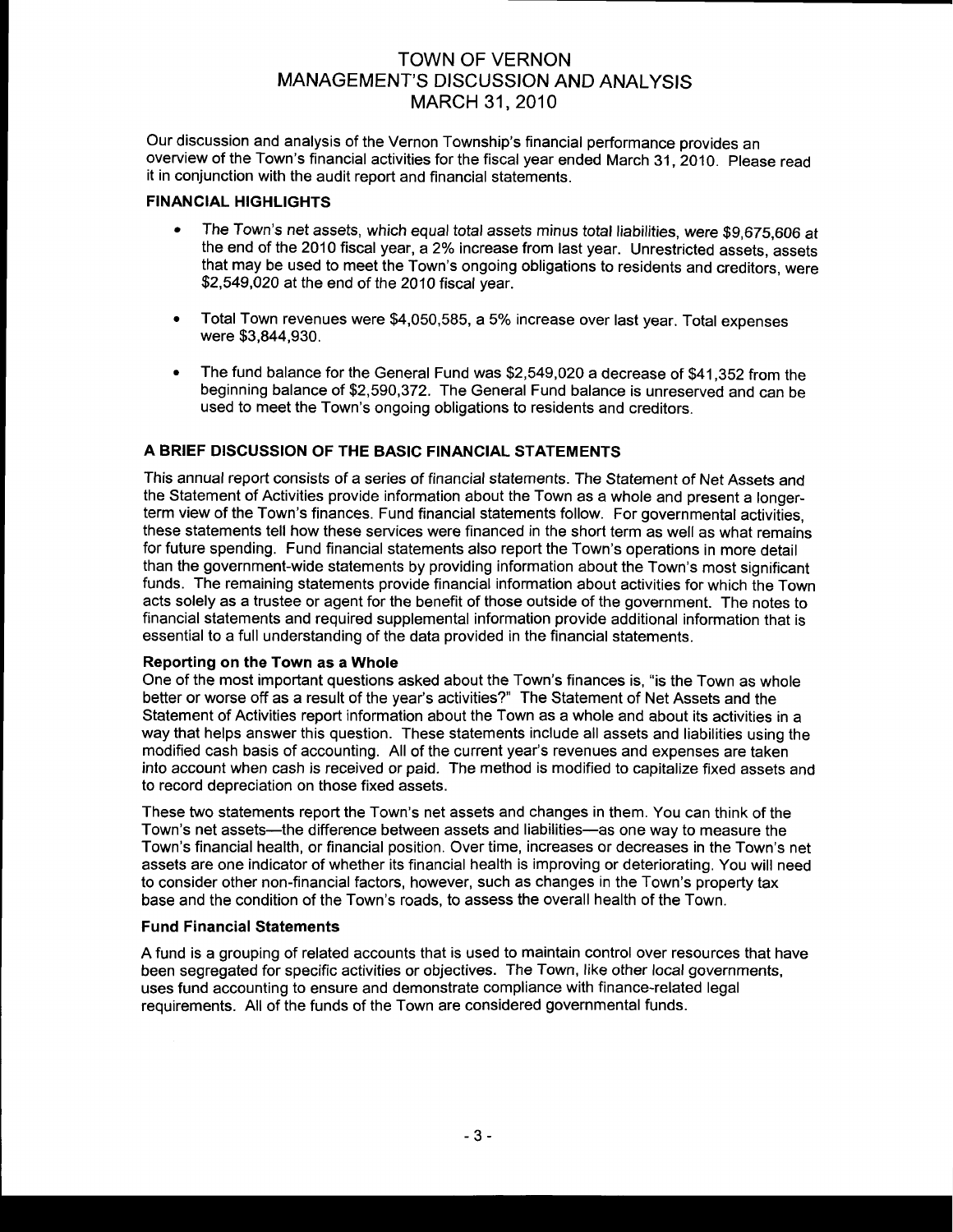## Governmental Funds

All of the Town's basic services are reported in governmental funds which focus on how money flows into and out of those funds and the balances left at year-end that are available for spending.<br>These funds are reported usi statements provide a detailed short-term view of the Town's general government operations and the basic services it provides. Governmental fund information helps you determine whether there are more or fewer financial resources that can be spent in the near future to finance the Town's programs. We describe the relationship between governmental activities (reported in the Statement of Net Assets and the Statement of Activities) and governmental funds in a reconciliation that follows the fund financial statements.

## ANALYSIS OF THE OVERALL FINANCIAL POSITION AND RESULTS OF OPERATIONS

The following tables present the financial position and results of operations of the Town.

|                            |    | 2009  | 2010        |  |
|----------------------------|----|-------|-------------|--|
| <b>Current assets</b>      | S  | 4,832 | \$<br>5,030 |  |
| Capital assets             |    | 4,690 | 4,693       |  |
| <b>Total assets</b>        |    | 9,522 | 9,723       |  |
| Other liabilities          |    | 32    | 28          |  |
| Long term liabilities      |    | 20    | 20          |  |
| <b>Total liabilities</b>   |    | 52    | 48          |  |
| Net assets                 |    |       |             |  |
| Invested in capital assets |    | 4,690 | 4,693       |  |
| Restricted                 |    | 2,190 | 2,433       |  |
| Unrestricted               |    | 2,590 | 2,549       |  |
| Total net assets           | \$ | 9,470 | 9,675<br>\$ |  |

Table 1 Net Assets (Modified Cash Basis) (in thousands)

The Town's net assets are composed of capital assets, restricted assets and unrestricted assets. Capital assets comprise 49% of net assets and reflect the Town's investments in capital assets and infrastructure (for example, land, streets, buildings, machinery and equipment) less any related debt used to acquire those assets that remain outstanding. The Town uses these capital assets to provide services to citizens; consequently, these assets are not available for future spending.

An additional portion of the Town's net assets, 25%, represents resources that are subject to external restrictions on how they may be used. The remaining 26% of assets represent unrestricted net assets and may be used to meet the government's ongoing obligations to citizens and creditors.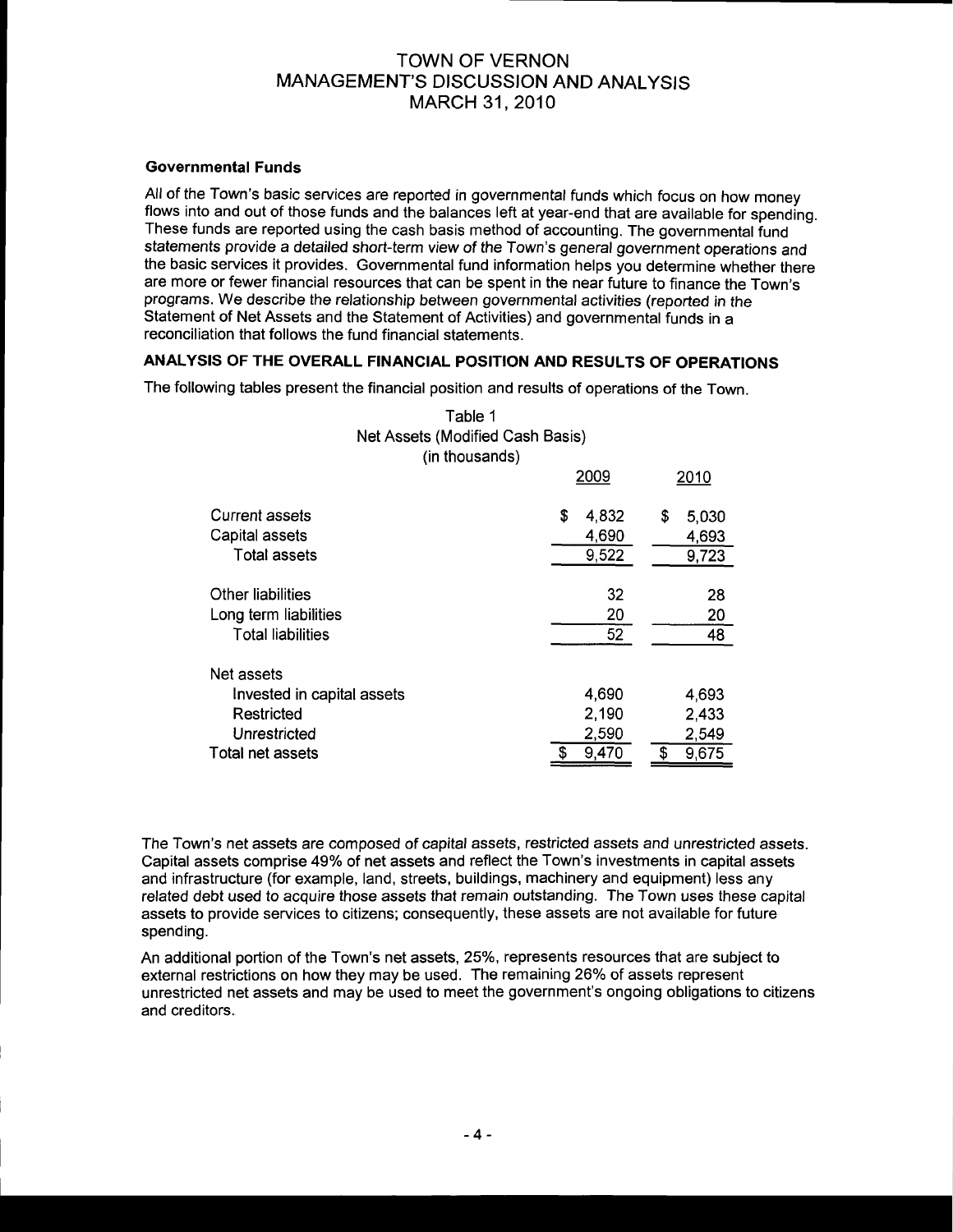An intergovernmental agreement between Vernon Township and Metra requires the Township to set aside revenues in a sinking fund to be used for future repairs and improvements to the train station.

## Table 2 Changes in Net Assets (Modified Cash Basis) (in thousands)

|                                    |   | ാറററ  |    | 2010  |
|------------------------------------|---|-------|----|-------|
| Taxes and other revenue            | S | 3,424 | \$ | 3,608 |
| Operating grants and contributions |   |       |    | 13    |
| Capital grants and contributions   |   | 8     |    |       |
| Charges for services               |   | 419   |    | 429   |
| Total                              |   | 3,858 |    | 4,051 |
| <b>Expenses</b>                    |   | 3,763 |    | 3,845 |
| Increase (decrease) in net assets  |   | 95    |    | 206   |
| Net assets, beginning of year      |   | 9,375 |    | 9.470 |
| Prior period adjustment            |   |       |    |       |
| Net assets, end of year            |   | 9.47  | ፍ  | 9.676 |

Net assets for all Town Activities increased during the year by \$205,655 from \$9,469,951 to \$9,675,606.

Total Town revenues were \$4,050,585 and the total cost of all programs and services were \$3,844,930. Because revenues exceeded the cost of all programs and services, Town Net Assets increased by \$205,655.

#### Governmental Activities

Revenues for governmental activities were \$4,050,585 while the total cost of all programs and services were \$3,844,930. The following table depicts the major revenue sources for the Town.

#### Table 3 Governmental Revenues (Modified Cash Basis) (in thousands)

|                                    | 2009        |   | 2010  |
|------------------------------------|-------------|---|-------|
| <b>Property taxes</b>              | \$<br>3.290 | S | 3,483 |
| State replacement taxes            | 27          |   | 24    |
| Interest                           | 103         |   | 46    |
| Intergovernmental agreement        | 37          |   | 49    |
| Rentals                            | 19          |   | 18    |
| Passport revenue                   | 17          |   | 17    |
| Operating grants and contributions |             |   | 13    |
| Capital grants and contributions   | 8           |   |       |
| Dial-a-ride                        | 4           |   | 5     |
| Park fees                          | 196         |   | 178   |
| Other                              | 150         |   | 216   |
|                                    |             |   |       |
|                                    | 3.858       | S | 4.050 |

The largest change in revenue was an increase in property taxes, which increased by 5.8%.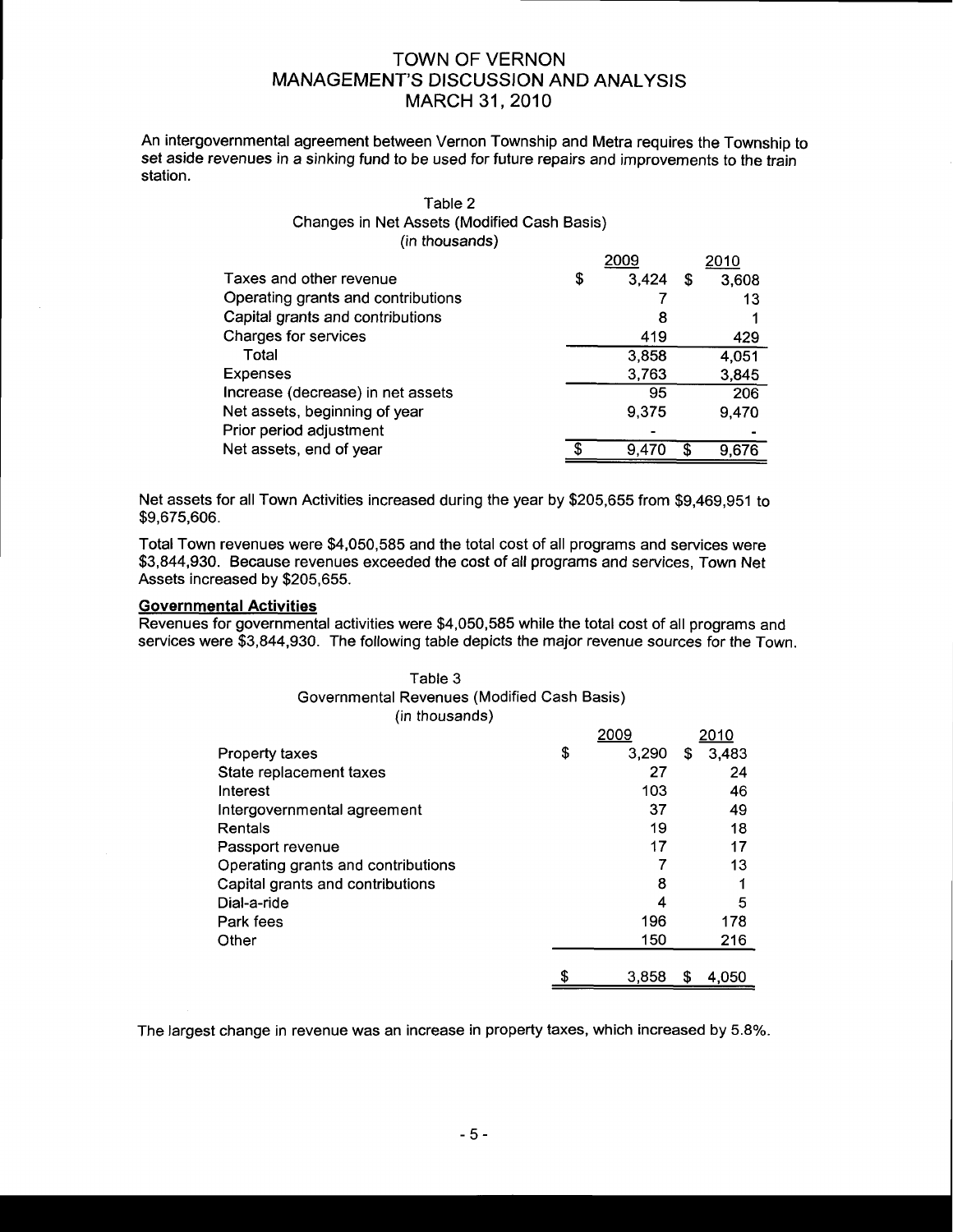The table below identifies the various governmental functions and the expenses associated with each.

| Table 4<br>Governmental Activities Expenses (Modified Cash Basis)<br>(in thousands) |   |       |   |       |
|-------------------------------------------------------------------------------------|---|-------|---|-------|
|                                                                                     |   | 2009  |   | 2010  |
| General governmental services                                                       | S | 1,558 | S | 1,609 |
| Assessor                                                                            |   | 495   |   | 536   |
| Road maintenance                                                                    |   | 1,160 |   | 1.142 |
| Park maintenance                                                                    |   | 391   |   | 403   |
| Home relief                                                                         |   | 43    |   | 32    |
| Cemetery                                                                            |   | 40    |   | 27    |

Road maintenance services decreased primarily because of decreased spending on improvements to road drainage. The expenses for the Assessor increased because of increases in health insurance and IMRF employer share.

76

\$

3,763 \$ 3,845

96

The Park fees will continue to cover the cost of maintenance of the pool and grounds. The roads will continually need maintenance due to heavy traffic and element damage.

## ANALYSIS OF BALANCES AND TRANSACTIONS IN INDIVIDUAL FUNDS

## Governmental Funds

The Permanent Road Fund had major expenses due to the drainage and paving projects on the Township roads, specifically the following: S. Elm and the Raleigh Dr./Port Clinton drainage project.

## ANALYSIS OF SIGNIFICANT BUDGETARY VARIATIONS

General, Road and Bridge, and Permanent Road Fund maintenance and capital outlay expenditures were significantly below budgeted amounts.

## GAPITAL ASSET AND DEBT ACTIVITY

Metra maintenance

## **Capital Assets**

The Town's investment in capital assets for its governmental activities was \$4,693,133, (net of accumulated depreciation). This investment in capital assets includes land, buildings and improvements, land improvements, vehicles, machinery and equipment, park facilities, streets and related infrastructure, sidewalks and bridges. The Town's investment in capital assets increased by acquisitions during the year of \$442,142, deletions of \$41,686 and decreased by additional depreciation of \$428,887. The increase is due primarily to road resurfacing of S. Elm and construction in progress relating to the Raleigh Dr/Port Clinton drainage project. See additional information in footnote D.